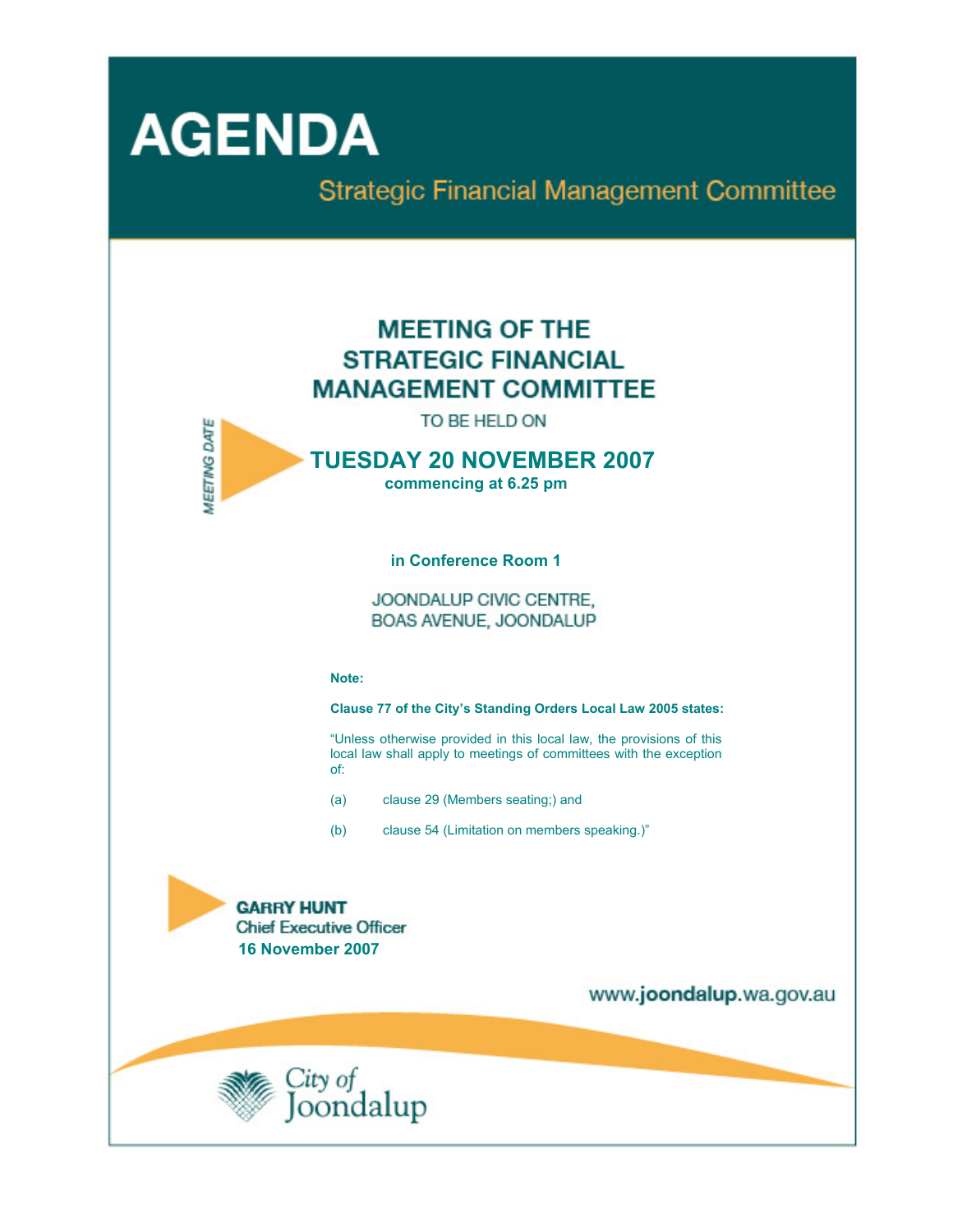# **CITY OF JOONDALUP**

Notice is hereby given that a meeting of the **STRATEGIC FINANCIAL MANAGEMENT COMMITTEE** will be held in Conference Room 1, Joondalup Civic Centre, Boas Avenue, Joondalup on **TUESDAY 20 NOVEMBER 2007** commencing at **6.25 pm.** 

GARRY HUNT Chief Executive Officer **Chief Executive Officer** Joondalup 16 November 2007 Western Australia

## **AGENDA**

### *Committee Members*

*Mayor Troy Pickard Cr Tom McLean Cr Trona Young Cr Geoff Amphlett Cr Michele John Cr Brian Corr Cr Russ Fishwick* 

## *Terms of Reference*

- *1 Promote and advocate sound financial management within the City and provide advice to the Council on strategic financial management issues;*
- 2 In particular advise Council on:
	- *(a) How funding can be achieved for any major capital works project before the Council makes a commitment to a project;*
	- *(b) Levels of service delivery determine:* 
		- *(i) which services to be provided;*
		- *(ii) Standards of service. Such standard will be determined with reference to:* 
			- ¾ *best industry practice standards where applicable;*
			- ¾ *internally agreed standards which will be determined with reference to local community expectations;*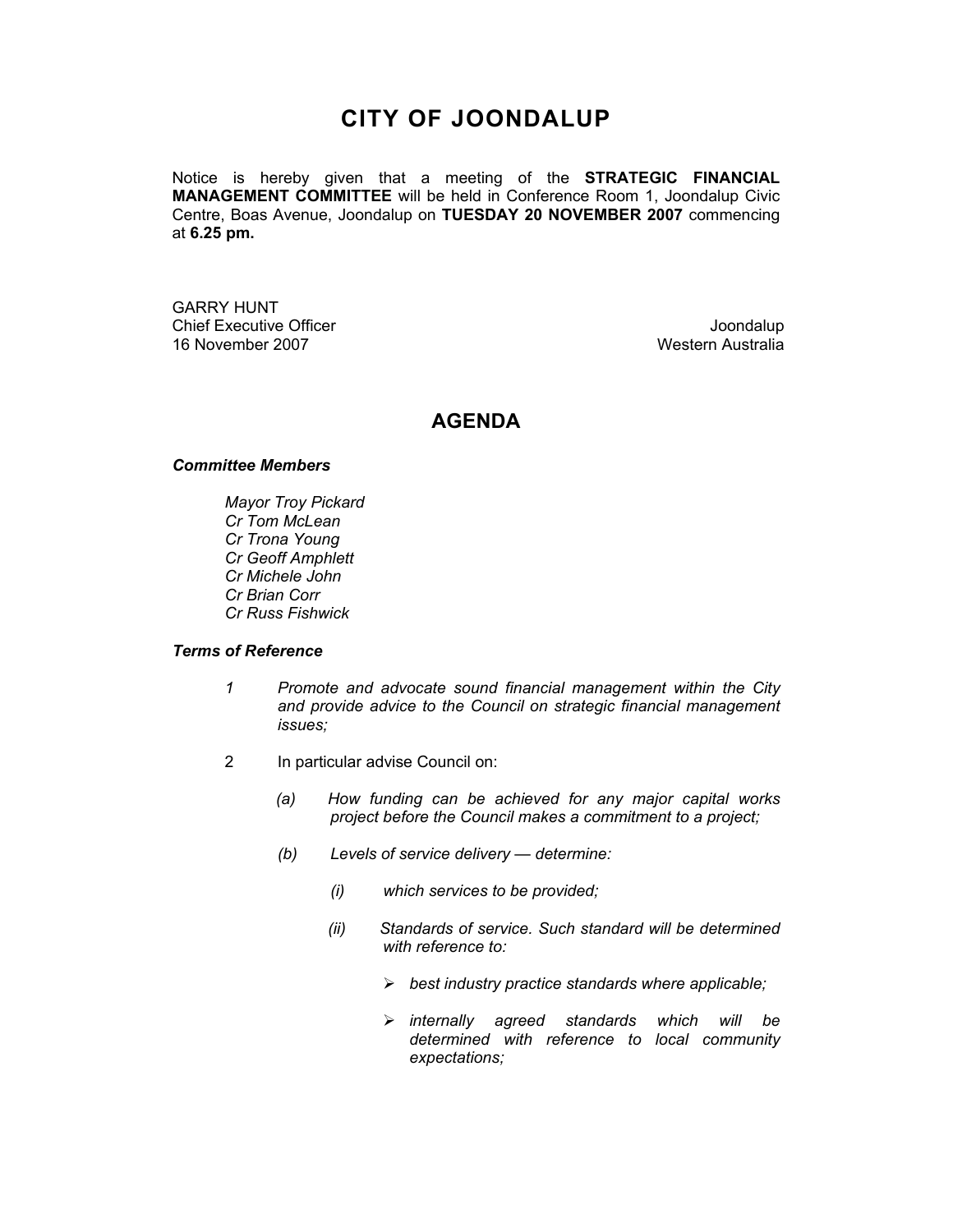- *(c) Preparation of the Plan for the Future with high priority being given to ensure that the Plan is achievable in the long term;*
- *(d) Alignment of the Plan for the Future to the Council's Strategic Plan;*
- *(e) Consideration of public submissions to the Plan for the Future;*
- *(f) Final acceptance of the Plan for the Future;*
- 3 *Policy development and review of policies with financial implications for the City.*

#### **DECLARATION OF OPENING**

#### **ELECTION OF PRESIDING PERSON**

*Section 5.12 of the Local Government Act 1995 requires a committee appointed by a local government, to elect a presiding person as the first item of business at its first meeting. Schedule 2.3 of the Act requires the Chief Executive Officer to preside. Nominations for the position of presiding person are to be given to the Chief Executive Officer in writing, with the vote to be conducted by ballot.* 

## **ELECTION OF DEPUTY PRESIDING PERSON**

*It is advisable that the committee elects a deputy presiding person, who would chair the meeting in the absence of the presiding person. The procedure for electing the deputy presiding person is also determined by Schedule 2.3 of the Act.* 

#### **APOLOGIES/LEAVE OF ABSENCE**

**Apology** – Cr John

#### **CONFIRMATION OF MINUTES**

MINUTES OF THE STRATEGIC FINANCIAL MANAGEMENT COMMITTEE HELD 7 AUGUST 2007

#### **RECOMMENDATION**

**That the minutes of the meeting of the Strategic Financial Management Committee held on 7 August 2007 be confirmed as a true and correct record.** 

**ANNOUNCEMENTS BY THE PRESIDING PERSON WITHOUT DISCUSSION** 

**DECLARATIONS OF INTEREST**